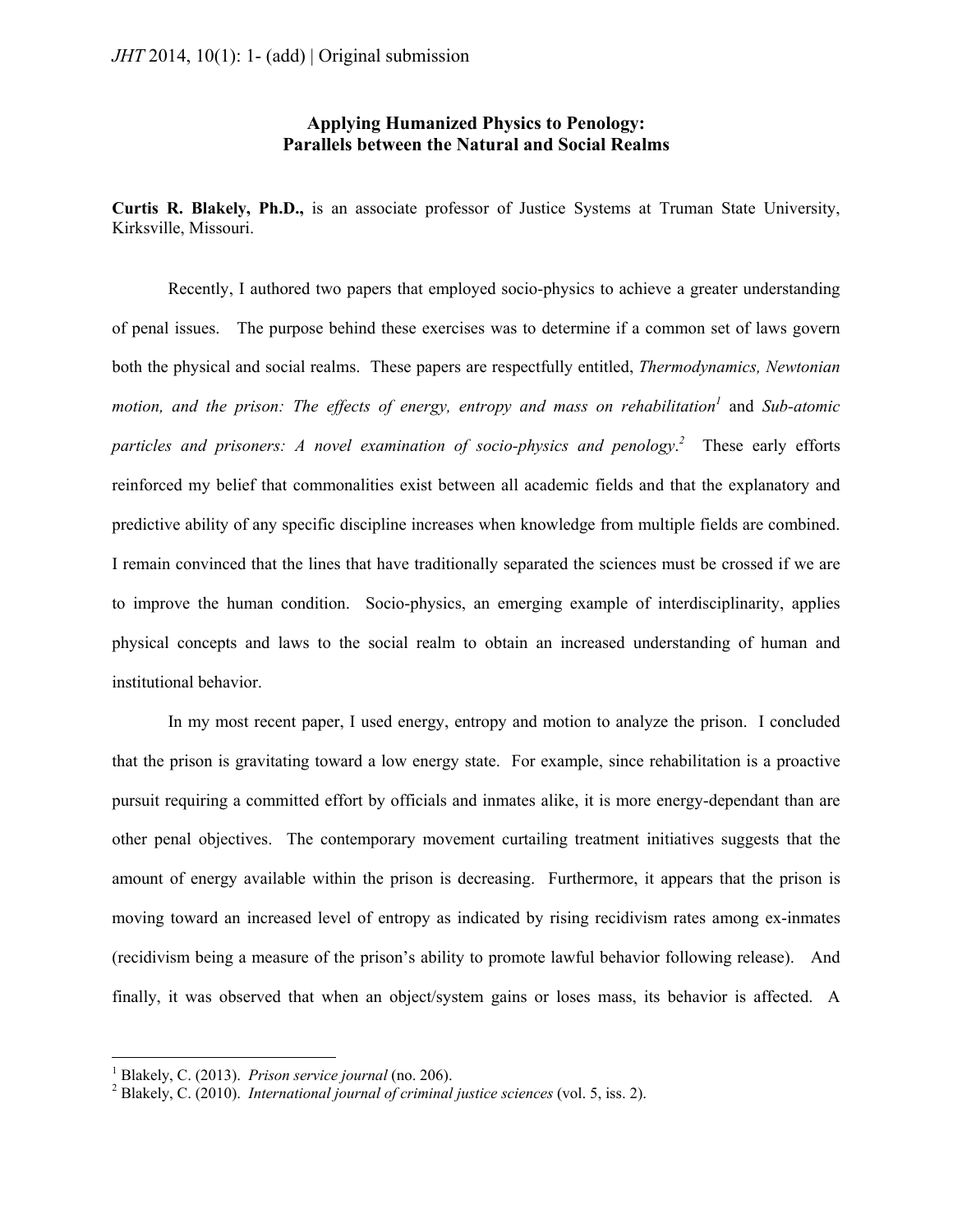prison's mass was viewed as being equivalent to the size of its inmate population, and as this population has risen, the prison's actions have become less treatment oriented.

In my initial paper, I compared the prison to an atom's nucleus visualizing each as the unifying force through which interactions occur. The proton was compared to those inmates displaying a favorable or positive attitude toward treatment. Conversely, the electron was compared to those inmates displaying an unfavorable or negative attitude toward treatment. This position (reminiscent of Niels Bohr) was more recently endorsed by Richard Feynman (Nobel physicist) who stated that "there is nothing that living things do that cannot be understood from the point of view that they are made of atoms acting according to the laws of physics."<sup>3</sup> I also observed that when opposite charges (or orientations) exist within a system, energy tends to flow in one direction - from a negative toward a positive state. If energy and peer influence are comparable, and if particles and prisoners are similar (as I assert), then it is the negatively oriented inmate that influences those inmates with a positive orientation. If this is the case, the current practice of housing amenable and nonamenable inmates together within the same correctional facilities perpetuates criminality and leads to unnecessarily high recidivism rates. To break this cycle, an insulator was proposed to protect amendable inmates from the corrupting effect of negativity.

Each of these papers revealed the ability of physics to provide insight into the complexities of social phenomena. Utilizing socio-physics in the present fashion requires that a determination be made about whether parallels exist between the natural and social realms, and if so, to what extent physics is able to provide insight into human behavior. The great educational philosopher Edwin Slosson, when studying America's universities, suggested that all institutions of higher learning create a "Department of Humanized Physics."<sup>4</sup> While the precise meaning of Slosson's phrase is unknown, it is clear that he was a proponent of interdisciplinary cooperation. Furthermore, John Trumpbour (an educational historian), when writing about scientific ideologies, observed that most fields including philosophy are indebted to

<sup>3</sup> Brown, L. & J. Rigden (1993). Feynman quoted in *Most of the good stuff: Memories of Richard Feynman*, American Institute of Physics, New York, NY.

<sup>4</sup> Slosson, E. (reprint 1977). *Great American universities*, Arno Press/Macmillian Company, New York, NY.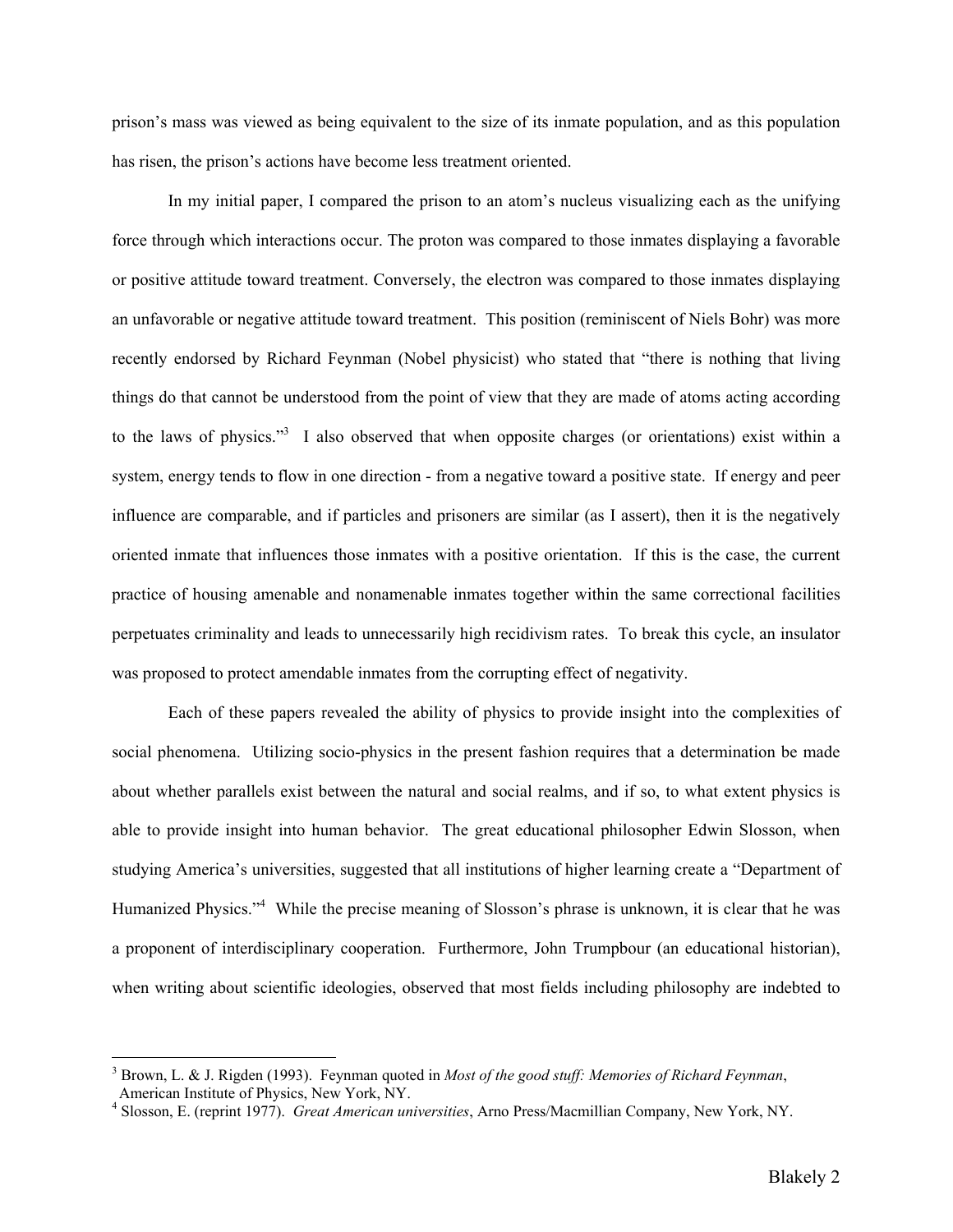the advancements in human thought brought about by Newtonian physics.<sup>5</sup> The Vienna Circle, an early twentieth century group of scientists and philosophers took this idea further when they advocated a doctrine of unification in which all sciences would use the same language, methods and laws.<sup>6</sup>

In the following pages, the "*big bang*" is considered the natural equivalent to the creation of America's prison system. Similarly, the expansion of the universe is considered a natural parallel to the expanded use of incarceration as a criminal sanction. While I refrain from suggesting that parallels always exist between the physical and social realms, those that do exist, promise to provide increased insight into human behavior. While the approach undertaken in this paper is admittedly unorthodox, it nonetheless permits us to think "outside the box". This proves essential if one believes, as did Feynman, that social phenomena are more difficult to understand than are natural phenomenon.<sup>7</sup> The quest for knowledge using socio-physics as a search-mechanism proves important to penologists since few institutions have a greater potential to affect human behavior or impact public safety than does the prison. To that end, I selected the *big bang* and *cosmic inflation* for inclusion in this paper for three reasons. First, each is easily recognized by most citizens. In fact, it is difficult to imagine an adult that hasn't encountered these theories. Secondly, no single event has resulted in greater scientific conjecture and exploration than has the origins of our existence. And finally, this effort pays homage to U.S. Supreme Court Judge William Paterson (1795) who compared the social and planetary realms<sup>8</sup> - the first recorded comparison of its kind by a criminal justice official.

## **The Big Bang and Inflation**

 $\overline{a}$ 

Most of us, at one time or other, have wondered about the birth of the universe. For example, it is common for children to ask questions about where the stars and planets came from, and by default, where we come from. While humans have sought answers to the secrets of creation for millennia, it wasn't until

<sup>&</sup>lt;sup>5</sup> Trumpbour, J. (1989). *How Harvard rules*, South End Press, Boston, MA.

 $\delta$  Blakely, C. & A. Walkley (2010). *Bio-penology: The protean approach*, L.A.E. journal, December.

Feynman, R. (2006). *Classic Feynman*, W.W. Norton & Company, Ltd., London, England. 8

Commission on the Bicentennial of the United State Constitution (1992). *The Supreme Court of the United States: Its beginnings and its justices* 1790-1991.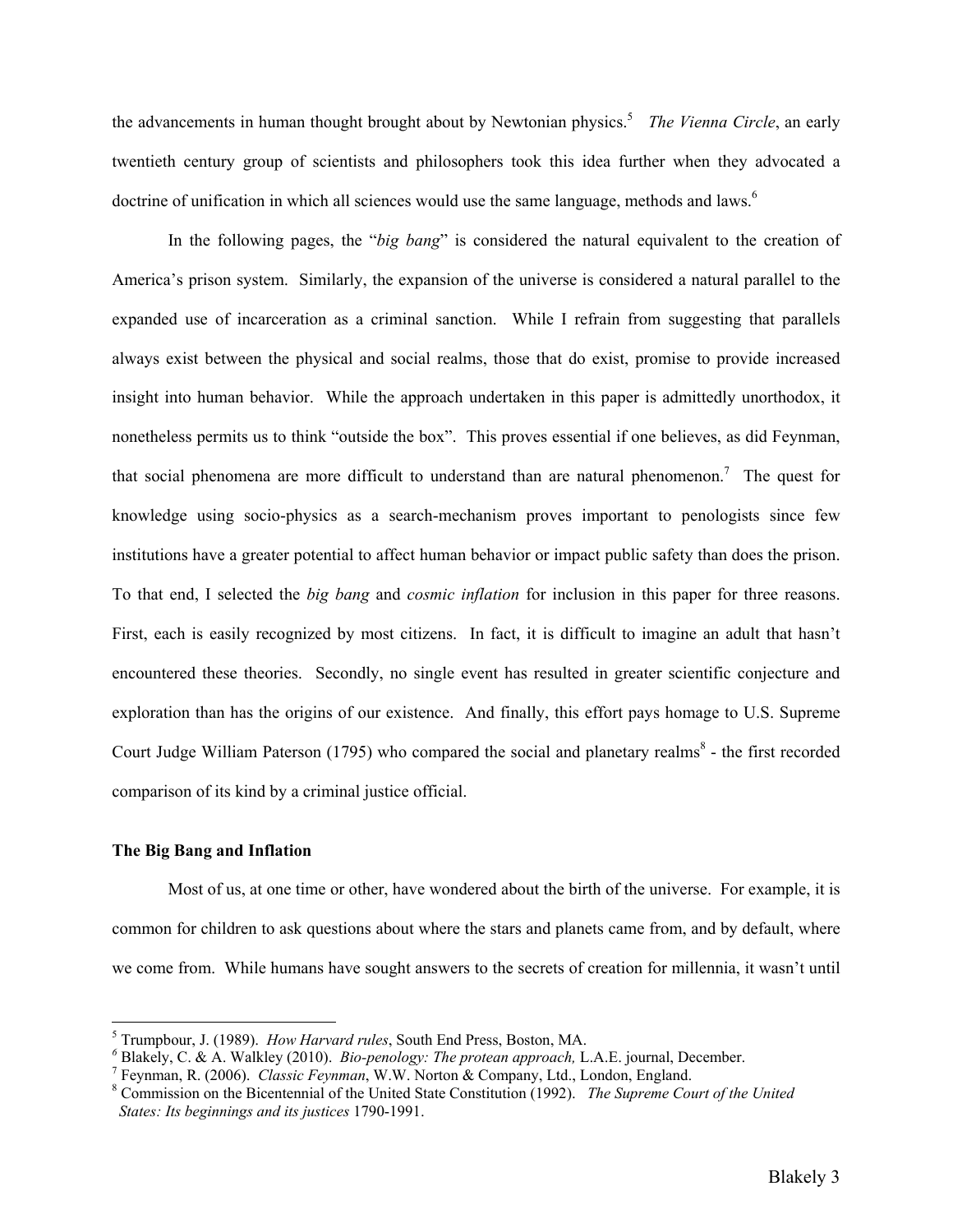the early twentieth century that science had advanced to the point where natural phenomena were being explained through systematic observation, the use of testable hypotheses, and the development of theory. One early and widely accepted explanation for the existence of the universe was the *Steady State Theory*. This theory ignored the birth of the universe and instead held that it has always, and will always, exist. As such, the universe had no beginning and will have no end. Stephen Hawking, an internationally renowned physicist, refers to this theory as the "*it just is*" conjecture.<sup>9</sup> However, advancements in physics, cosmology and astronomy increasingly challenged the notion of a static universe. As early as 1912, scientists witnessed celestial objects moving away from Earth, leaving them temporarily unsure of how to interpret their observations. Then in 1927, Georges Lemaitre, a Roman Catholic priest and amateur physicist, suggested that the entire universe was expanding. This theory implied that at some earlier time, all matter was compressed into an inconceivably small point of infinite density and temperature (called a singularity). Furthermore, an explosive event scattered this matter and as it did, space itself was created. Cosmic inflation, as it is now called, refers to the exponential growth of the early universe, with this expansion continuing even today. Paul Dirac (Nobel physicist) believed that this discovery may ultimately provide insight into the complexities of nature itself.<sup>10</sup>

During a 1949 radio broadcast, Fred Hoyle an English astronomer and an outspoken proponent of the *Steady State Theory*, coined the expression '*big bang'*. He used this phrase to refer sarcastically to Lemaitre's suggestion concerning the universe's origin. Despite his open opposition, other scientists including George Gamow, Ralph Alpher and Robert Herman, proceeded to systematically develop the "*Big Bang Theory*". These scientists, and others, predicted that an explosion of such enormity would have produced residual radiation that should still be detectable today (even though it occurred 13.7 billion years ago).<sup>11</sup> And in fact, this radiation was discovered in 1964 by Arno Penzias and Robert Wilson (Bell) Laboratories) earning each of them a Nobel Prize. Scientific models based on the *Big Bang Theory* suggest that the universe will follow one of these paths:

<sup>&</sup>lt;sup>9</sup> Hawking, S. (1993). *Black holes and baby universes*, Bantam Books, New York, NY.

<sup>&</sup>lt;sup>10</sup> Farmelo, G. (2009). *The strangest man*. Basic Books, New York, NY.<br><sup>11</sup> Farmelo, G. (2009). *The strangest man*. Basic Books, New York, NY.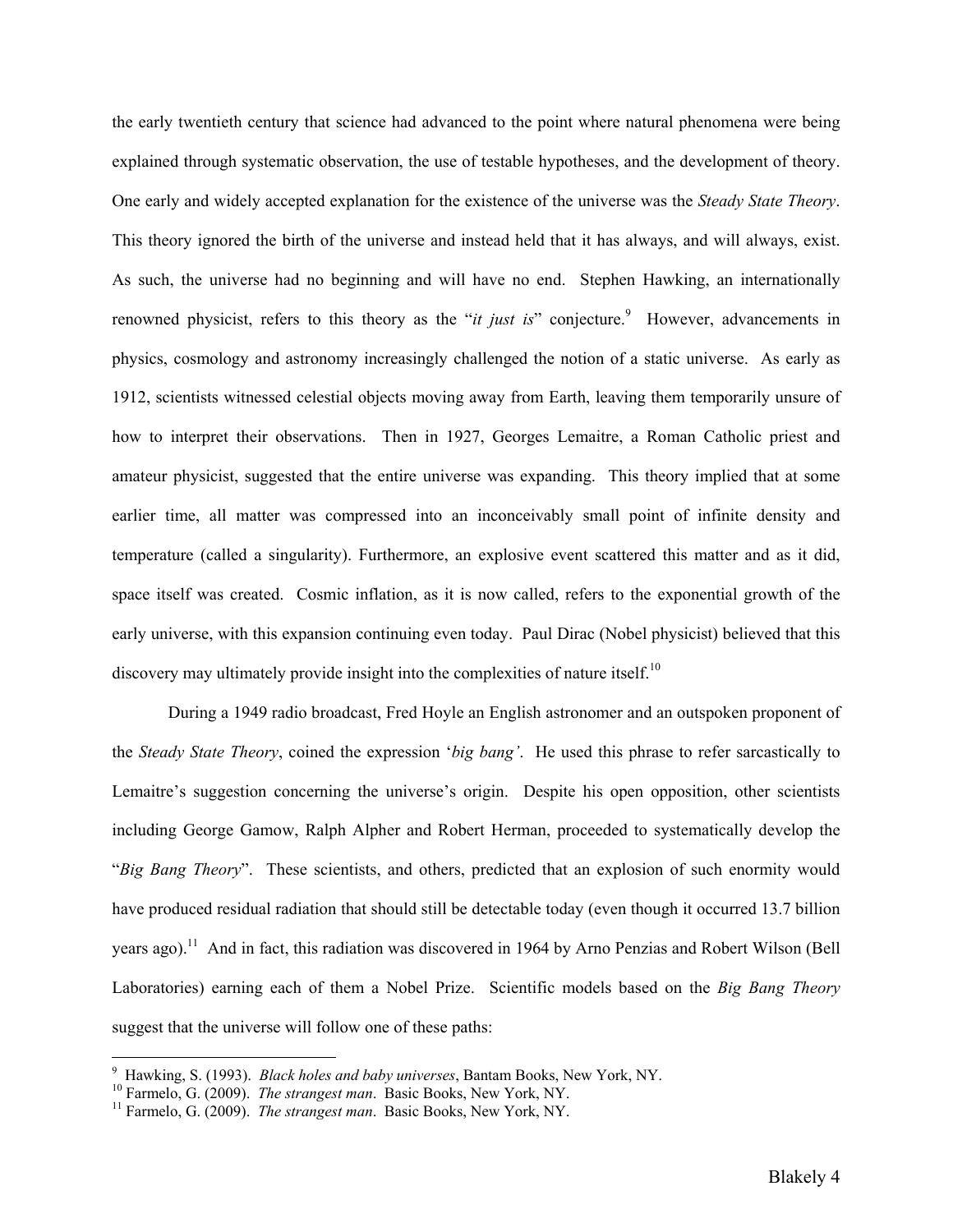- it will continue to expand, or
- it will continue to expand (for perhaps a few more billion years) but will eventually contract and return to a point of singularity, or
- it will undergo a never ending series of expansions and contractions.

While the first possibility lends itself to speculation about the ultimate fate of the universe, it is the second and third possibilities that prove valuable to the present effort. Whether the universe is engaged in a continuous cycle of expansion and contraction is debatable, what is of particular interest however is that two of these possibilities suggest that expansion is inevitably followed by contraction. Therefore, the second and third possibilities are, for all intents and purposes, treated herein as a single prospect.

Operating under the belief that expansion is evidence of a big bang event, we should recognize that the effects of expansion are numerous and potentially catastrophic. For example, as the universe was created and as matter was propelled outward from its point of origin, energy began to dissipate, being spread ever-more thinly. Moreover, as energy was being converted into matter, its availability decreased even further. And thirdly, expansion led to entropy. Entropy is the inability of energy to be used effectively or to be transformed from one of its forms into another. Collectively, these effects, which I refer to as the "*detriments of expansion*" result in a state of progressive decline. For example, as the universe expands, its temperature (a measure of its free energy content) will decrease, eventually subjecting it to "*heat death*." Heat death denotes the process by which the energy content of the universe dissipates to such an extent that its temperature reaches absolute zero.

While the ultimate fate of the universe is unknown, expansion may have its limits. The general theory of relativity permits both the expansion and contraction of space, each being controlled by gravity. Respective models suggest that expansion may eventually slow, ultimately resulting in contraction. However, this is dependant on whether enough matter exists in the universe for its collective gravitational effect to result in a form of "*cosmic elasticity*." Much like the resistance that is encountered when stretching a rubber band, the universe may eventually snap back, returning to its original state. While this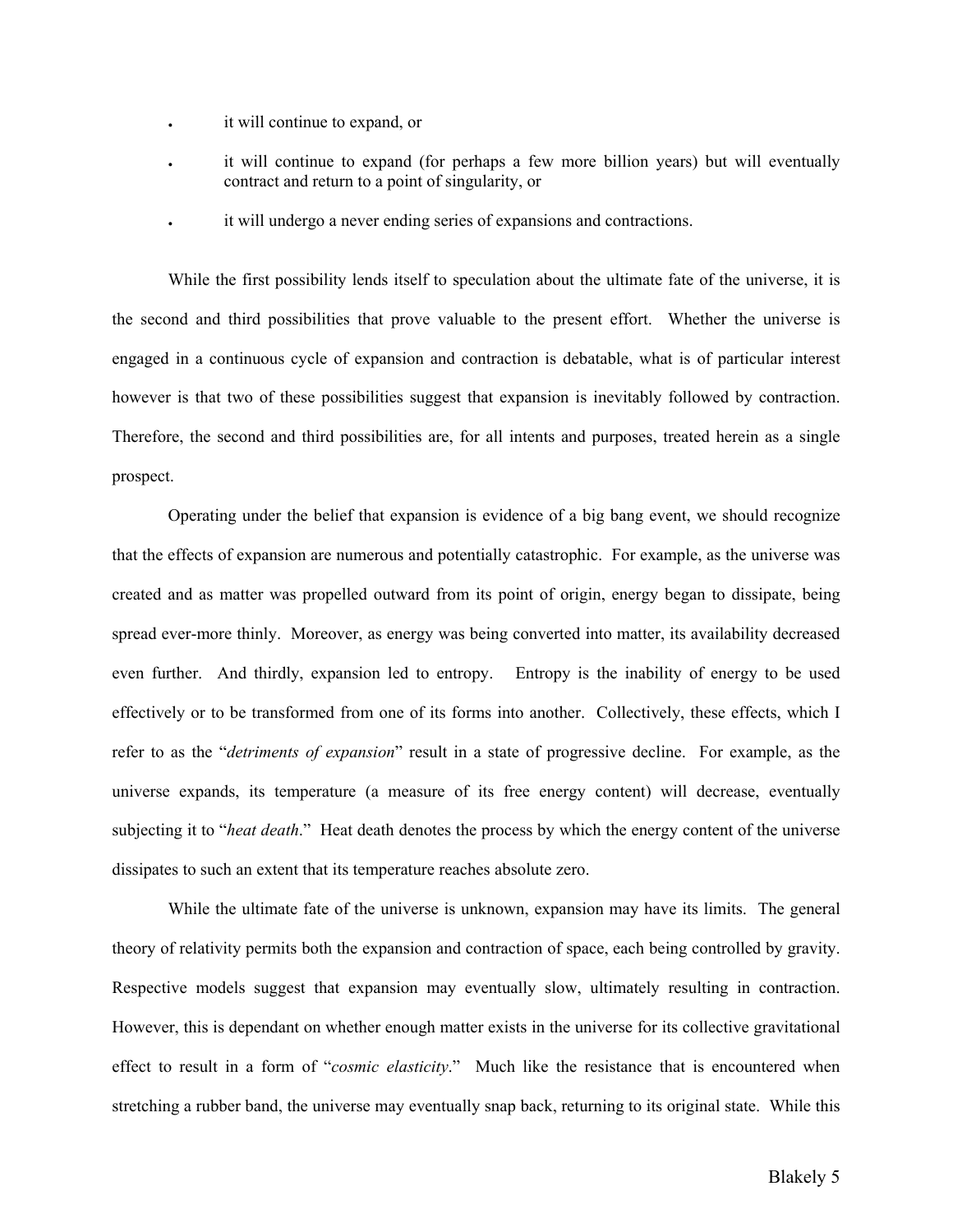potentiality is often referred to as the *big crunch*, I prefer to call it the "*rubber band effect*". If this occurs, a point of singularity would again be achieved, allowing the universe's energy, temperature and denseness to return to their pre-inflationary levels. Since expansion is predicted to continue for at least another ten billion years, the cycle of expansion, contraction, and rebirth may take untold millennia.<sup>12</sup>

# **Social Parallel**

 $\overline{a}$ 

Any parallel existing between the *big bang* and the creation of America's prisons can be traced to the establishment of the Walnut Street Jail (1773). This facility served as both a jail and prison for the city of Philadelphia and is generally recognized as our earliest correctional institution of significance. While much of its history has been lost, it was originally a small and densely populated facility with limited capacity. To address this issue, it expanded in 1790, with its total capacity reaching perhaps 200 inmates - yet its size again proved inadequate. In response, the Pennsylvania legislature authorized the construction of two additional facilities, these being Western Penitentiary in Pittsburgh and Eastern Penitentiary in Philadelphia. Within a few decades of their construction, Pennsylvania's prison population approached nearly  $2,000$  inmates<sup>13</sup> - reflecting the growing national popularity of imprisonment as a criminal sanction. For example, from 1850 - 1870 the ratio of individuals incarcerated per 100,000 U.S. citizens tripled, and for most of the twentieth century, prison populations experienced a net gain of approximately 10,000 inmates per year.<sup>14</sup> However, the prison would soon face an expansion event of unprecedented magnitude. By the end of the twentieth century, the nation's prisons were experiencing a net gain of approximately 40,000 inmates per year.<sup>15</sup> This has resulted in nearly 1 out of every 100 American adults being incarcerated, a rate that is 5 to 8 times higher than that of other nations.<sup>16</sup> Currently, state and federal prisons hold about 1.6 million individuals (compared to about

<sup>&</sup>lt;sup>12</sup> Hawking, S. (1993). *Black holes and baby universes*, Bantam Books, New York, NY.<br><sup>13</sup> *Historical corrections in the United States, 1850 – 1984* (1986). U.S. Department of Justice.<br><sup>14</sup> *Historical corrections in th*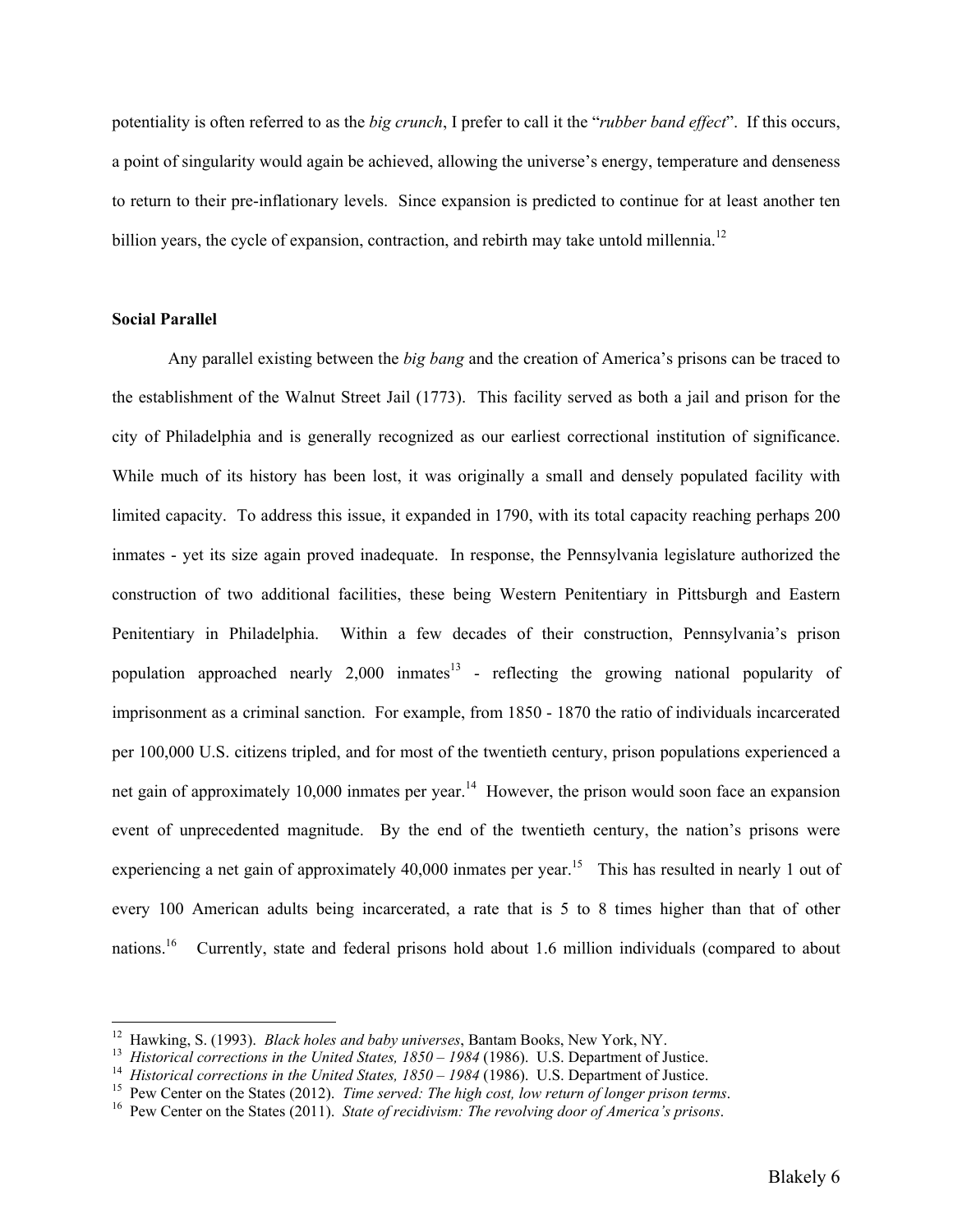300,000 in 1980) and when jail inmates are included, this number approaches  $2.5$  million.<sup>17</sup> The probability that a citizen will be incarcerated during his/her lifetime has tripled in the past four decades, suggesting a major shift in America's political and penal ideologies.

While it is inherently difficult to offer generalizations about prevailing ideologies, it is nonetheless necessary to the present undertaking. When we consider each decade since 1930 and compare its prevailing penal ideology to the capacity levels of its prisons, it becomes apparent that during eras characterized by a punitive rational, both the number of prisons and inmates increased. Similarly, during those eras characterized by a rehabilitative rational, expansion slowed and, during at least one decade, a period of contraction resulted as was the case from  $1960-70$ .<sup>18</sup> While poorly kept records and inconsistent data make it difficult to trace the history of the prison with precision, evidence clearly suggests that there have been numerous periods in which the prison has expanded and contracted. Further comparisons between the big bang, inflation, and incarceration require a determination to be made about the level of energy and entropy present within the contemporary prison.

## **Energy and Entropy**

 $\overline{a}$ 

In my earlier paper entitled *Thermodynamics, Newtonian motion, and the prison: The effects of energy, entropy and mass on rehabilitation*, I offered the following observations:

- energy within the prison always seeks its lowest level,
- the amount of energy within the prison varies but tends to dissipate over time,
- the prison's ability to promote public safety (on a long-term basis) tends to decrease over time,
- fluctuations in the prison's mass and/or energy levels produce corresponding changes in behavior, and
- the prison's operating ideology, whether rehabilitative or punitive in nature, will remain static unless forced to act otherwise.<sup>19</sup>

<sup>&</sup>lt;sup>17</sup> Pew Center on the States (2012). *Time served: The high cost, low return of longer prison terms.*<br><sup>18</sup> Comparing data contained in *Historical corrections in the United States, 1850 – 1984* (1986) (U.S. Department of

Justice) to correctional eras as determined by Schmalleger and Smykla (*Corrections in the 21st century,* 4th edition,

<sup>2009,</sup> McGraw Hill Publishing, New York, NY). 19 Blakely, C. (2013). *Prison service journal* (no. 206).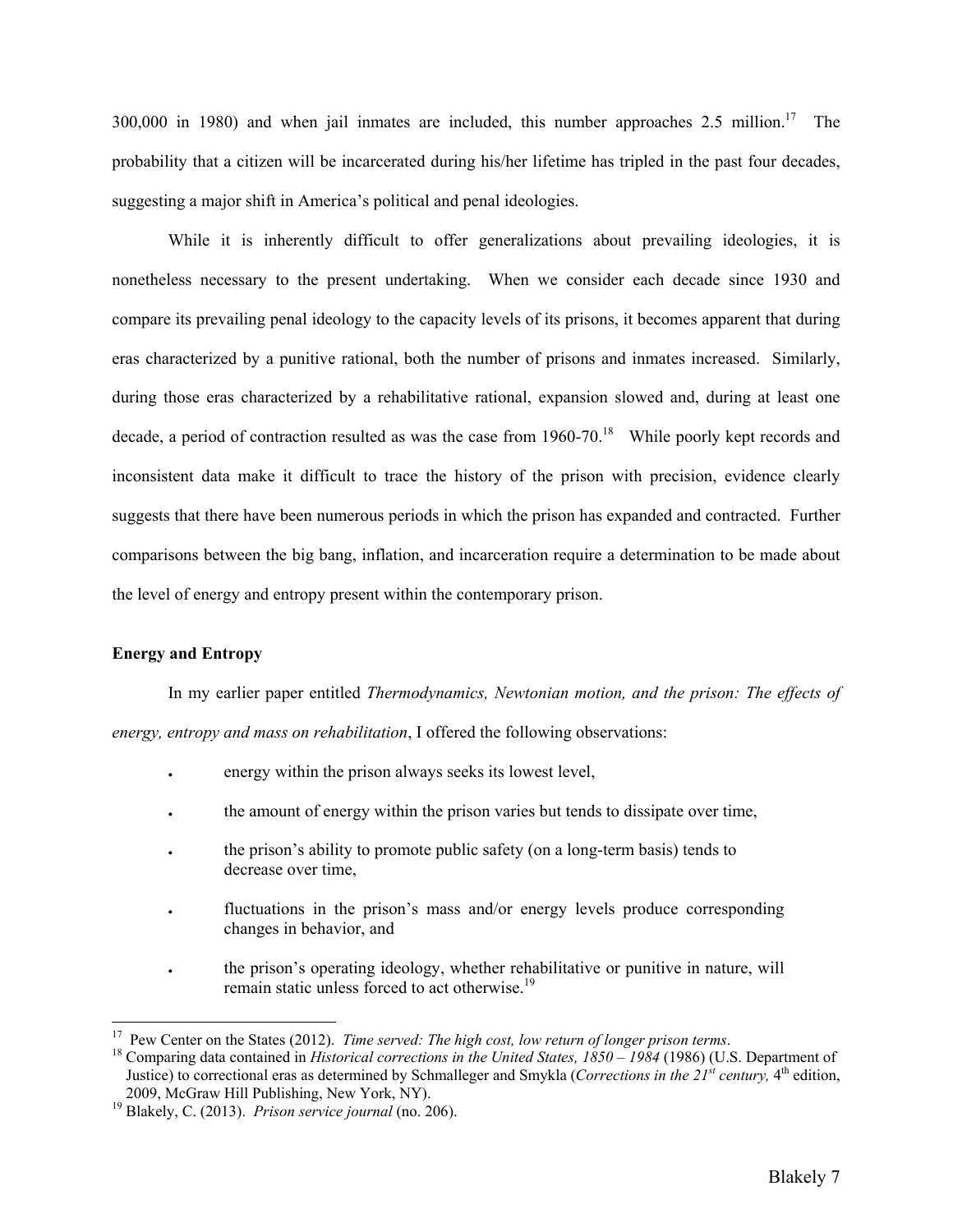These observations suggest that the prison is governed by laws that are often associated with the natural sciences. To determine how energy, entropy and the prison are linked, one must begin by evaluating the amount of energy present within the contemporary penal environment, and the most logical way to do this is through an assessment of its involvement (or lack thereof) in rehabilitative pursuits. Such an approach is necessary since offender rehabilitation is the most energy-dependant objective of the prison, consuming large quantities of resources. Similarly, the only way to measure the prison's current level of entropy (as defined by its ability to apply energy in an efficient and effective manner) is to consider the recidivism rates of former inmates.

To assess rehabilitation, we must recognize that it has long been the guiding operational philosophy of the American prison. It was sanctioned by the puritanical principles of forgiveness and salvation, though at times its pursuit was admittedly inhumane.<sup>20</sup> As early as the  $16<sup>th</sup>$  century, offender rehabilitation was viewed as critical for the advancement and continuing welfare of society. The significance of its pursuit and the prominence that it held within penology was repeatedly affirmed by political and correctional leaders. Its pursuit persisted for most of the prison's history, but as the 1970's approached, debate about the achievability of rehabilitation became a politicized topic, partly due to an increase in the frequency and magnitude of riots occurring within our nation's prisons. In fact, nearly 60% of all riots taking place in the twentieth century occurred during the 1970-80s with 40% occurring in the 1980s alone.<sup>21</sup> The impact that these events had on the American psyche was profound, creating the perception that our nation's prisons were wholly ineffective at facilitating offender reform. Therefore, it was argued, that the prison should simply house inmates as cheaply as possible – providing few programs or provisions. To this end, most resources for treatment, education and rehabilitative initiatives were

<sup>&</sup>lt;sup>20</sup> Blakely, C. (2008). *American criminal justice philosophy revisited*, Federal Probation (June).<br><sup>21</sup> Montgomery, R. & G. Crews (1998). *A history of correctional violence: An examination of reported causes of riots and disturbances*. American Correctional Association, Lanham, MD.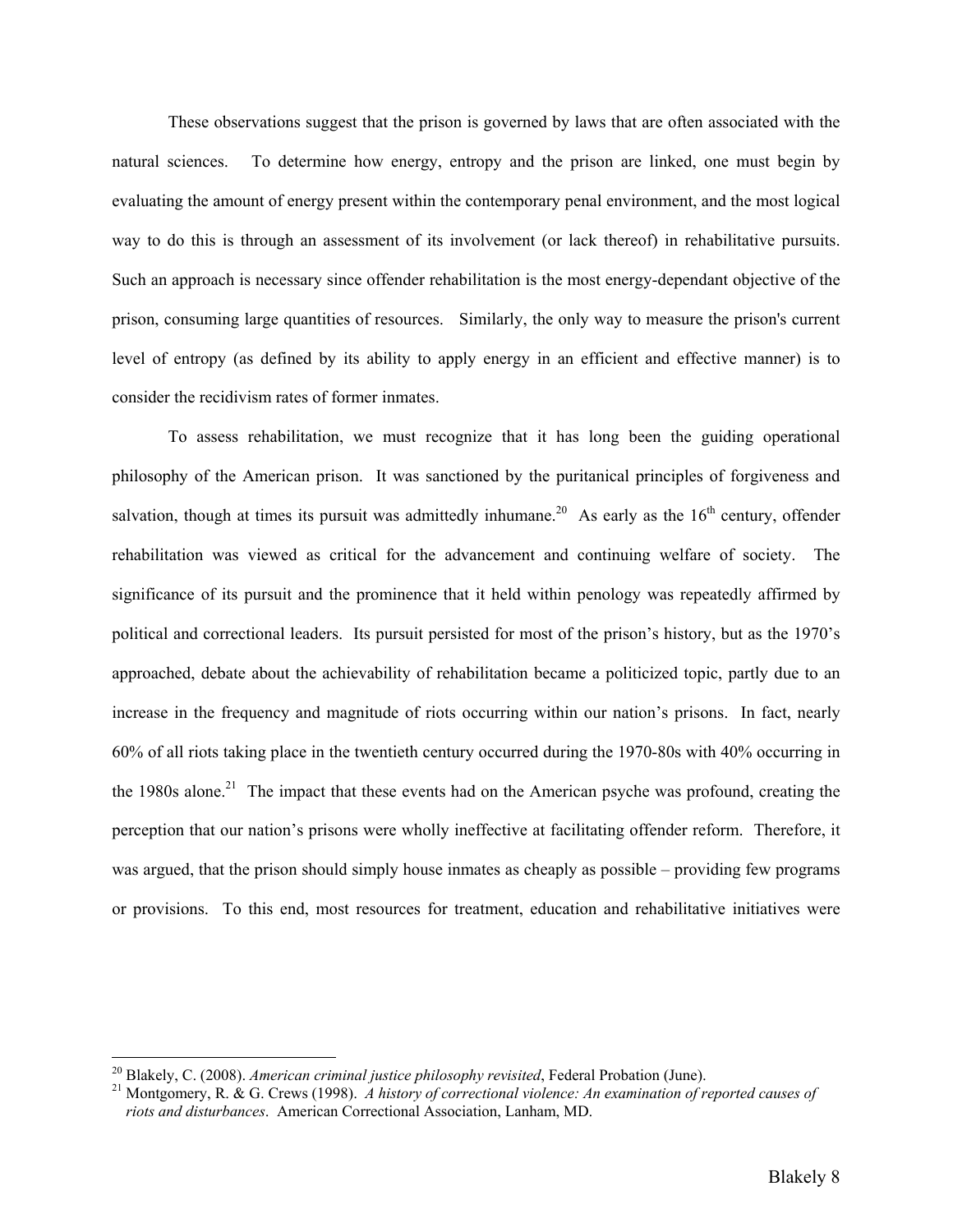significantly curtailed.<sup>22</sup> This resulted in at least half of all states drastically reducing or eliminating educational curriculum. $^{23}$ 

As the prison increasingly began to discard its rehabilitative ideology, the judiciary took note. As such, the California Court of Appeals ruled that "conditions" of confinement could be used, at times, to justify escape.<sup>24</sup> It appeared that in the absence of the humanizing effects long associated with treatment and education, the prison's environment deteriorated. Similarly, growing cynicism (endorsed by such noted penologists as Robert Martinson, James Q. Wilson and David Fogel) was legitimized when Ronald Reagan assumed the presidency (1981). As a staunch conservative, Reagan wasted little time in promoting incarceration absent a rehabilitative ideology. Nonetheless, rehabilitation as a penal objective is currently supported by 90% of all American citizens.<sup>25</sup> Similarly, offender rehabilitation is still mentioned in nearly half of the mission statements of our nation's prisons. Even the word "corrections" suggest that while rehabilitation has lost its political support, it nonetheless remains an objective of incarceration.<sup>26</sup> Yet, it proves difficult to locate information about the effects of treatment on pre and post-release behavior (perhaps because so few programs have survived and little funding is forthcoming). Consider that in 1983, approximately 63% of all ex-inmates were re-arrested within three years of their release, increasing to  $68\%$  by  $1994.<sup>27</sup>$  Furthermore, about 70% of all ex-inmate's are now reinstitutionalized within 3 years of release<sup>28</sup> up from about 33% in the early nineteen-eighties.<sup>29</sup>

It is important to recognize that the current ideology that promotes incarceration strictly as a punitive tool has significantly contributed to the prison's increased mass. When the prison gains or loses mass, the amount of energy (which is always decreasing) fluctuates. In essence, as mass increases, a

<sup>&</sup>lt;sup>22</sup> Blakely, C. (2008). *American criminal justice philosophy revisited*. Federal Probation (June).<br><sup>23</sup> Blakely, C. & A. Walkley (2010). *A physicist, a philosopher and a politician: What penologists can learn from Einst* 

<sup>&</sup>lt;sup>24</sup> People v. Lovercamp, 1974; also see People v. Harmon, Michigan, 1974 and People v. Unger, Illinois, 1977).<br><sup>25</sup> Warren, R. (2007). *Evidence-based practice to reduce recidivism*. U.S. Department of Justice.<br><sup>26</sup> Blak

*Einstein, Kant and Churchill, Internet journal of criminology.*<br><sup>27</sup> Langan, P. & D. Levin (2002). *Recidivism of prisoners released in 1994*. U.S. Department of Justice.<br><sup>28</sup> Silk, E. (2011). 70% of state's released inm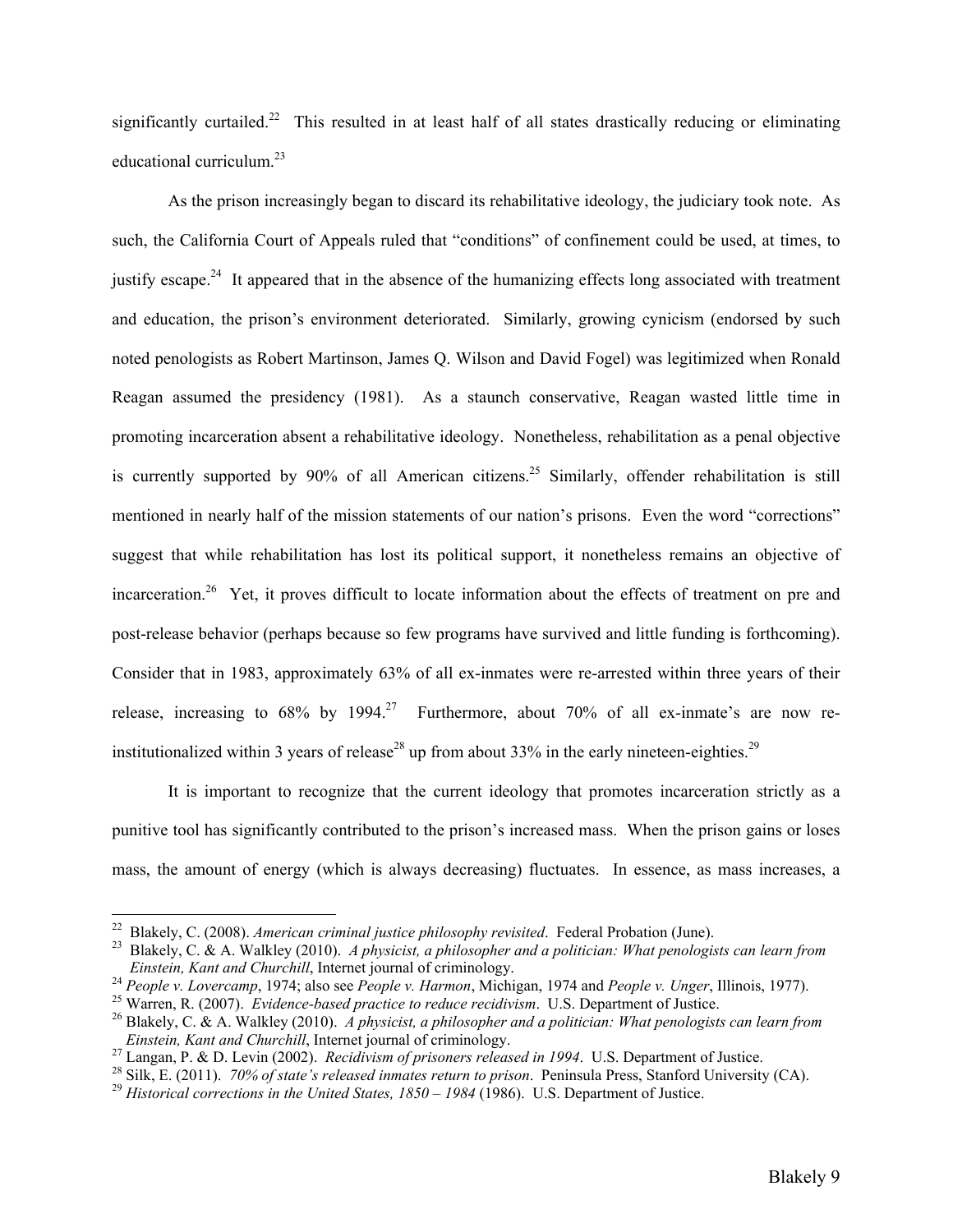rerouting of energy becomes necessary to meet the supervision, nutritional and health care needs of a large and growing population. This leads to a decrease in therapeutic initiatives which have recently functioned as a makeshift *battery* from which needed energy and resources have been drawn. Conversely, a decrease in mass could reverse this process and free-up energy and resources, permitting their use for therapeutic undertakings. Furthermore, for comparative purposes, consider gravity and an interest in rehabilitation to be functional equivalents since each can be described as a unifying and attractive force. While *gravity* can be visualized as a force that exists between objects, *interest* can be visualized as a force that binds individuals (and groups of individuals) to a common objective. In the case of rehabilitation, correctional personnel have historically sought to promote pro-social attitudes, impart knowledge, and assist offenders in developing those skills necessary for meaningful citizenship. This transaction required the full interest and cooperation of all parties, and when successfully achieved, it maximized the constructive aspects of incarceration (thereby, minimizing recidivism rates). This suggests that an interest in treatment and the process of contraction may be closely related - both contributing to and being somewhat dependant on the other. For example, a broad and pervasive interest in offender rehabilitation (regardless of why it exists) would hypothetically discourage expansion and possibly even produce a contraction event; similarly, contraction (regardless of why it begins) might encourage increased interest in rehabilitation.

## **Predictions/Conclusions**

 $\overline{a}$ 

When considering incarceration rates since 1890, it becomes obvious that contraction events tend to be relatively short (usually lasting about 10 years), whereas periods of expansion tend to be much longer (usually lasting about 42 years). Past trends suggest that we may soon experience a contraction event (assuming that the most recent period of expansion began in 1970). While current signs suggest that expansion may be slowing and that the average length of time being served by inmates is decreasing $30$ it is too early to determine the cumulative effect of these developments on the size of the inmate

<sup>30</sup> Pew Center on the States (2012). *Time served: The high cost, low return of longer prison terms*.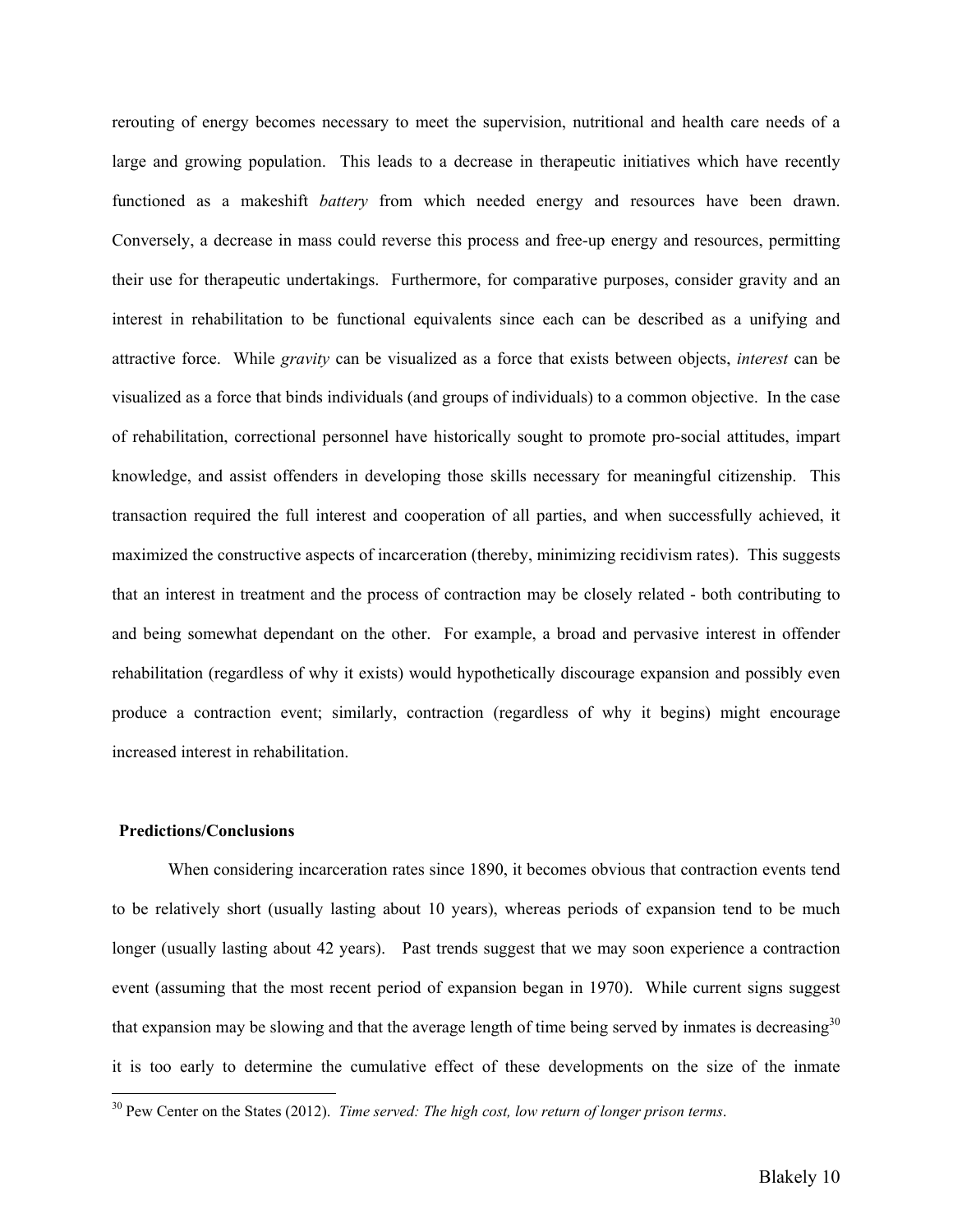population. For example, while prison admissions are slowing, commitments still outnumber releases. If the prison were to experience a contraction event similar to the one that occurred from 1960-70 (a 12% decrease in the inmate population), the number of inmates would shrink by 300,000 individuals, saving approximately \$7.5 billion per year (using a conservative figure of \$25,000 per year to house an inmate).

If the *big bang* and inflation are comparable to the creation and growth of America's prisons, then it stands to reason that during contraction events, those observations previously offered about the prison will likely work in reverse. For example, during periods of contraction:

- energy levels within the prison will gradually shift, moving toward the higher end of the energy spectrum - this will, in turn, result in an increase in the number and diversity of treatment programs being offered as well as in the intensity by which rehabilitation is pursued,
- similarly, as contraction occurs, energy levels within the prison will build, reaching their highest levels before the commencement of yet another expansion event, and
- rising energy levels will result in decreased entropy as evidenced by the prison's growing effectiveness at facilitating offender reform.

The causes of the next contraction event will likely be numerous and multifaceted, and may result from political and/or economic changes, an official recognition that mass incarceration proves ineffective, or the acknowledgement that incarceration without treatment is socially irresponsible. Whatever the reason(s), I remain confident that contraction will occur within the near future and that it will help return some ideological balance (albeit temporarily) to a system that has increasingly proven itself unbalanced, ineffective and costly. It continues to appear intuitively unwise to pursue punishment to the exclusion of rehabilitation.<sup>31</sup> By its very nature, contemporary forms of punishment (largely absent a desire to educate and treat offenders) demand incremental intensification - meaning that punishments tend to become more expansive and harsh over time. The harshest punishment currently available (execution notwithstanding) is imprisonment, suggesting that in the absence of a contraction event, our use of the prison will remain a popular sanction with future expansion events being both likely and significant.

<sup>31</sup> Blakely, C. & A. Walkley (2010). *A physicist, a philosopher and a politician: What penologists can learn from Einstein, Kant and Churchill*, Internet journal of criminology.